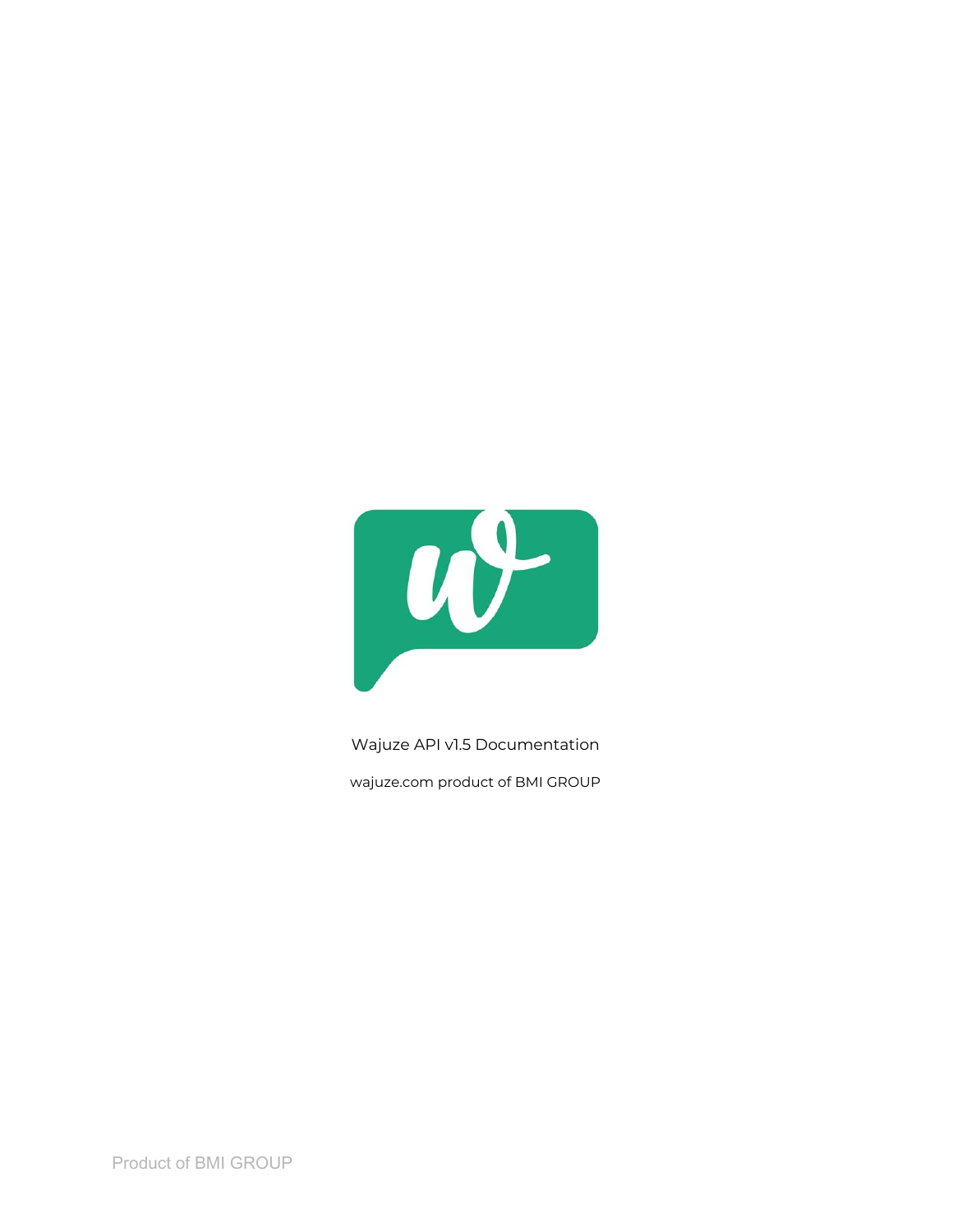Hello, we are proud to let you know that wajuze(previous mese AI) now provides its services through HTTP API.

We hope that this documentation will help you integrate our service to your platform:-

## **STEP 1:**

Make sure you have a valid and active wajuze account, if you don't have one register here: https://wajuze.com/register

## **STEP 2:**

For PHP users Get the wajuze client api class file, which you will include in your project, for other language users just use the HTTP based API, using the URL that will be provided to you in the documentation:.

### **1. For PHP class users:-**

#### **TASK 2 - GETTING ACCOUNT DATA AND SMS LOGS**

<? include 'mese-client-api.php';

```
$userMessage = "sample message "; # 150 characters msg
$messageReceiver = "07XXXXXXXX"; # mobile, it can start with 0,+255 or 255
$messageSubject = "none"; # subject, for bulk emails requests
```
#

```
# initialize class and data to be sent
$mese = new mese("your email", "your password"); # registered on wajuze.com
$mese->dataToBeSent($userMessage,$messageReceiver,$messageSubject);
```

```
# send data and get api feedback
 $meseFeedback = $mese->send("bmsg");
 $meseFeedbackStatus = $meseFeedback["mese-status"];
 $meseFeedbackMessage = $meseFeedback["mese-message"];;
 if($meseFeedbackStatus=="ok"){
   // message sent
 }
 else{
     echo $meseFeedbackMessage ;
 }
?>
```
### **TASK 2 - GETTING ACCOUNT DATA AND SMS LOGS**

|                  | \$mese->getAccountData("balance");                       |
|------------------|----------------------------------------------------------|
|                  | Parameters that can be passed are: -                     |
| Pending          | Return array of pending bulk sms, that awaits to be sent |
| <b>Delivered</b> | Return array of delivered bulk sms                       |
| Sent             | Return array of failed bulk sms.                         |
| <b>Failed</b>    | Return array of failed bulk                              |
| <b>Balance</b>   | Show bulk sms balance of the account                     |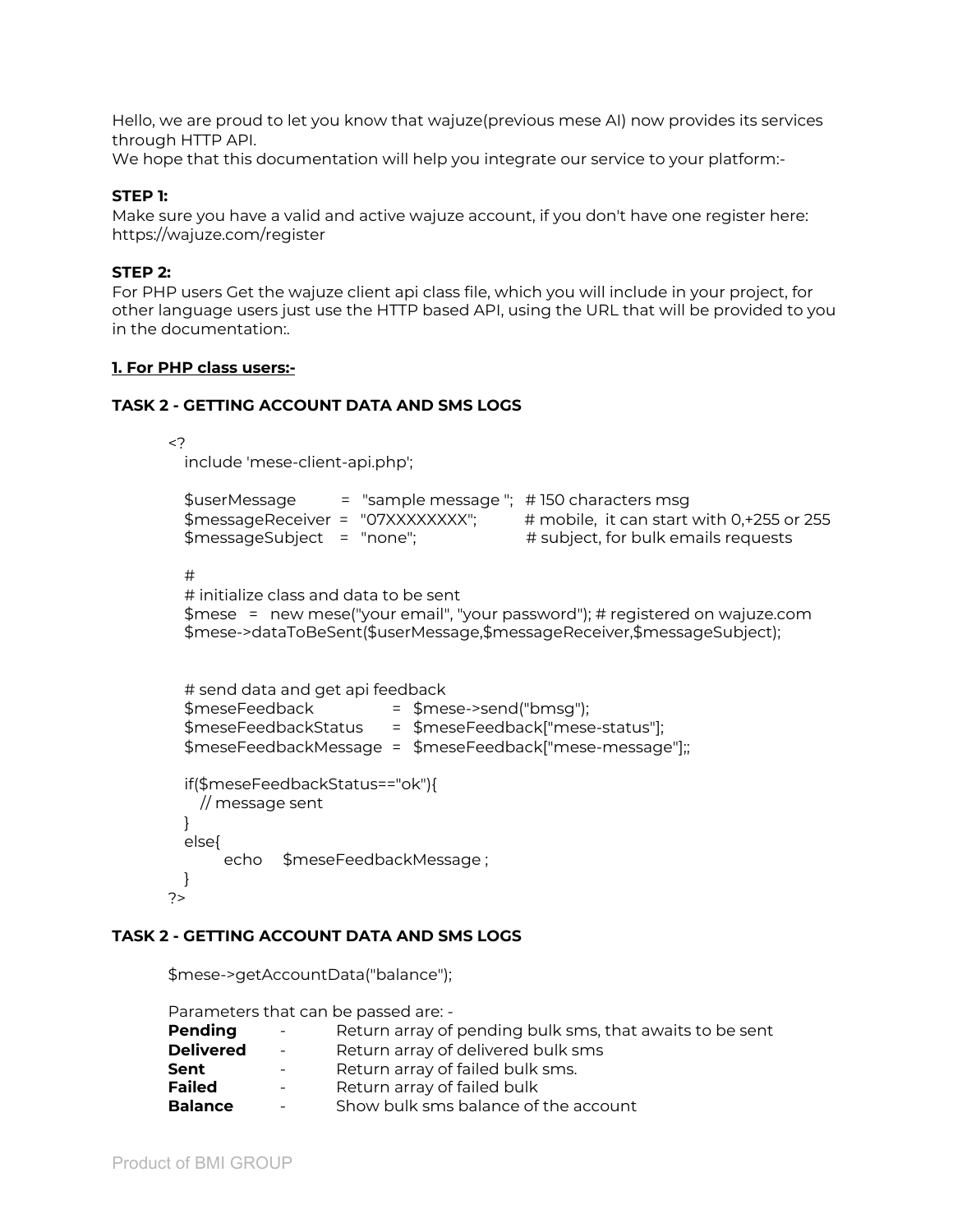# **2. For HTTP API users:- (using ajax or xhr or curl)**

### **TASK 1 - SENDING SMS**

*1st, Prepare URL parameters (which will be sent as POST data)*

uname=**xxxx**&&upass=**xxxx**&&msg=**xxxx**&&receiver=**xxxx**&&subject**xxxx**

| - Replace xxxx with the email registered on wajuze             |
|----------------------------------------------------------------|
| - Replace xxxx with the password of your wajuze account        |
| - Replace xxxx with the Msg that you want to send to user      |
| - Replace xxxx with the mobile number or email address         |
| - Replace xxxx with the subject of email, if not write SUBJECT |
|                                                                |

2nd, using ajax, curl or xhr. Send above parameters as POST data using below url

https://wajuze.com/api/cdn.php?task=xxxx Replace xxxx with the task you want to be performed on data

#### **E.g.**

| bmsg   | - | send bulk sms    |
|--------|---|------------------|
| bemail | - | send bulk emails |

Hence: example url: https://wajuze.com/api/cdn.php?task=bmsg

# **TASK 2 - GETTING ACCOUNT DATA AND SMS LOGS**

*1st, Prepare URL parameters (which will be sent as POST data)*

username=**xxxx**&&password=**xxxx**&&task=**xxxx**

| Where:                                      |                                                                                                                                                                          |
|---------------------------------------------|--------------------------------------------------------------------------------------------------------------------------------------------------------------------------|
| username=xxxx<br>password=xxxx<br>task=xxxx | - Replace xxxx with the email registered on wajuze<br>- Replace xxxx with the password of your wajuze account<br>- Replace xxxx with the task of data you want to access |
| Pending                                     | Parameters that can be passed on task section are: -<br>Return array of pending bulk sms, that awaits to be sent                                                         |

| Delivered      | <b>Contract Contract</b> | Return array of delivered bulk sms   |
|----------------|--------------------------|--------------------------------------|
| Sent           | $\sim$ .                 | Return array of failed bulk sms.     |
| <b>Failed</b>  | <b>Service</b>           | Return array of failed bulk          |
| <b>Balance</b> | $\sim$ .                 | Show bulk sms balance of the account |

2nd, using ajax, curl or xhr. Send above parameters as POST data using below url https://wajuze.com/api/bulk-cdn.php